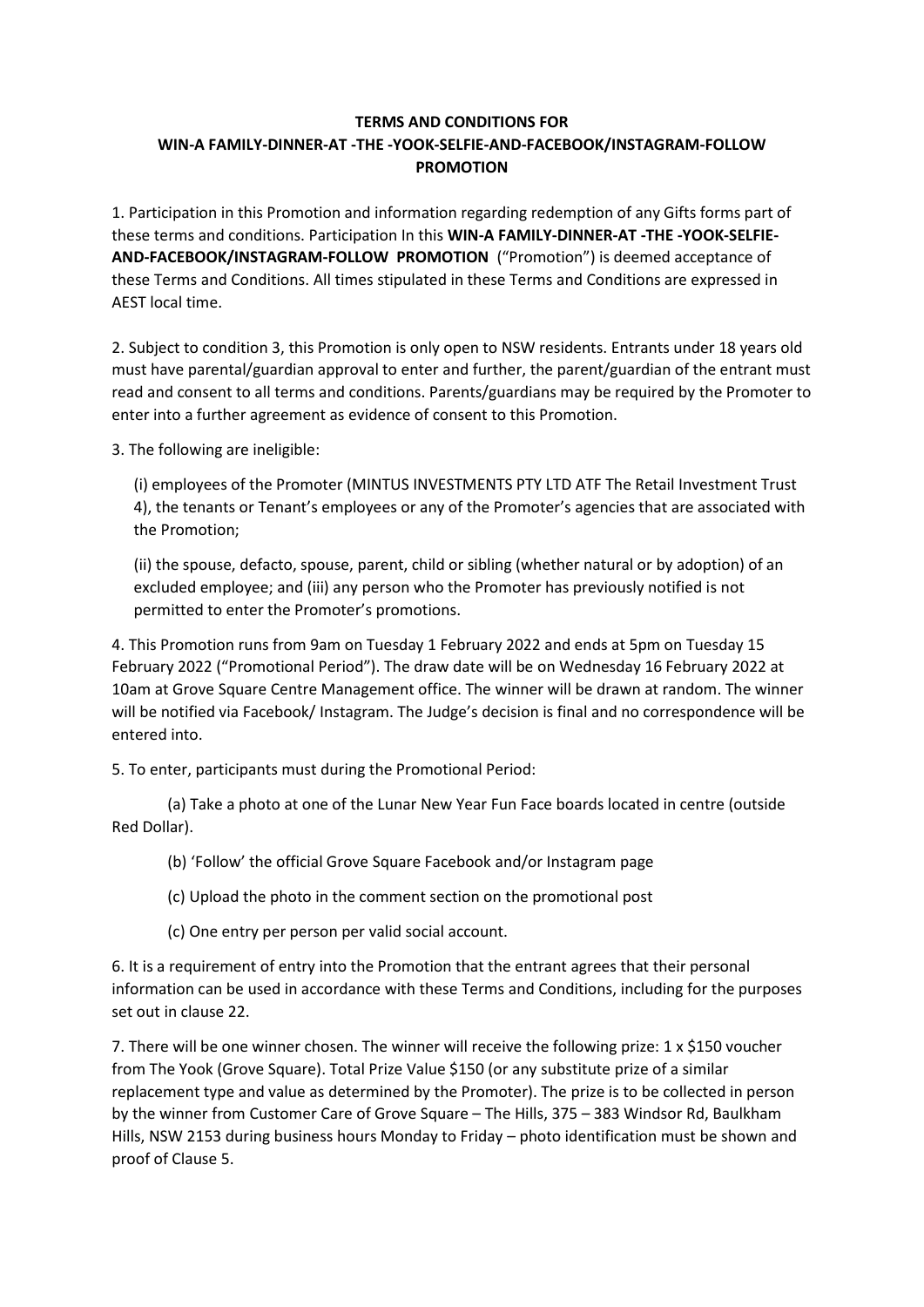8. If required, the unclaimed prize draw will take place on 22 February 2022, subject to any directions from a regulatory authority. The winner will be notified by Facebook within 2 business days of the draw. The unclaimed prize draw winner will have their name published on the Centre's Facebook page.

9. The Promoter does not warrant the acceptable quality, suitability and/or fitness for purpose of any goods and/or services awarded as a Gift.

10. The Gift is subject to the standard terms and conditions of individual product and service providers. If for any reason a participant does not take the Gift or an element of the Gift at the time stipulated, then the Gift or that element of the Gift will be forfeited and will not be redeemable for cash. If the participant is under the age of 18, the prize will be awarded to their parent or guardian.

11. If any Gift (or part of any Gift) is unavailable due to reasons beyond the control of the Promoter, the Promoter its discretion, reserves the right to substitute the Gift (or that part of the Gift) with a Gift to the equal value and/or specification, subject to any written directions from a regulatory authority.

12. The Gift, or any unused portion of the Gift, are not transferable or exchangeable and cannot be taken as cash.

13. All Participants consent to the Promoter using the Participant's name, likeness, image and/or voice in the event they are a winner (including photograph, film and/or recording of the same) in any media for an unlimited period without remuneration for the purpose of promoting this Promotion (including any outcome), and promoting any products manufactured, distributed and/or supplied by the Promoter.

14. The Promoter reserves the right, at any time, to verify the validity of entries and Participants (including a Participant's identity, age and place of residence) and to disqualify any Participant who submits an entry that is not in accordance with these Terms and Conditions or who tampers with the entry process. Failure by the Promoter to enforce any of its rights at any stage does not constitute a waiver of those rights.

15. If this Promotion is interfered with in any way or is not capable of being conducted as reasonably anticipated due to any reason beyond the reasonable control of the Promoter, including but not limited to:- technical difficulties, unauthorised intervention or fraud, then the Promoter reserves the right, in its sole discretion, to the fullest extent permitted by law (a) to disqualify any Entrant; or (b) subject to any written directions from a regulatory authority to modify, suspend, terminate or cancel the Promotion, as appropriate.

16. The Promoter's decision relating to the Promotion and/or redemption of the Gifts is final and no discussions or correspondence with participants or any other person will be entered into.

17. The Promoter reserves the right to vary the terms of, or cancel, this Promotion at any time without liability to any participant or other person, subject to applicable laws.

18. Nothing in these Terms and Conditions limit, exclude or modify or purports to limit, exclude or modify the statutory consumer guarantees as provided under the Competition and Consumer Act, as well as any other implied warranties under the ASIC Act or similar consumer protection laws in the State and Territories of Australia ("Non-Excludable Guarantees").

19. Except for any liability that cannot by law be excluded, including the Non-Excludable Guarantees, the Promoter (MINTUS INVESTMENTS PTY LTD ATF The Retail Investment Trust 4 trading as Grove